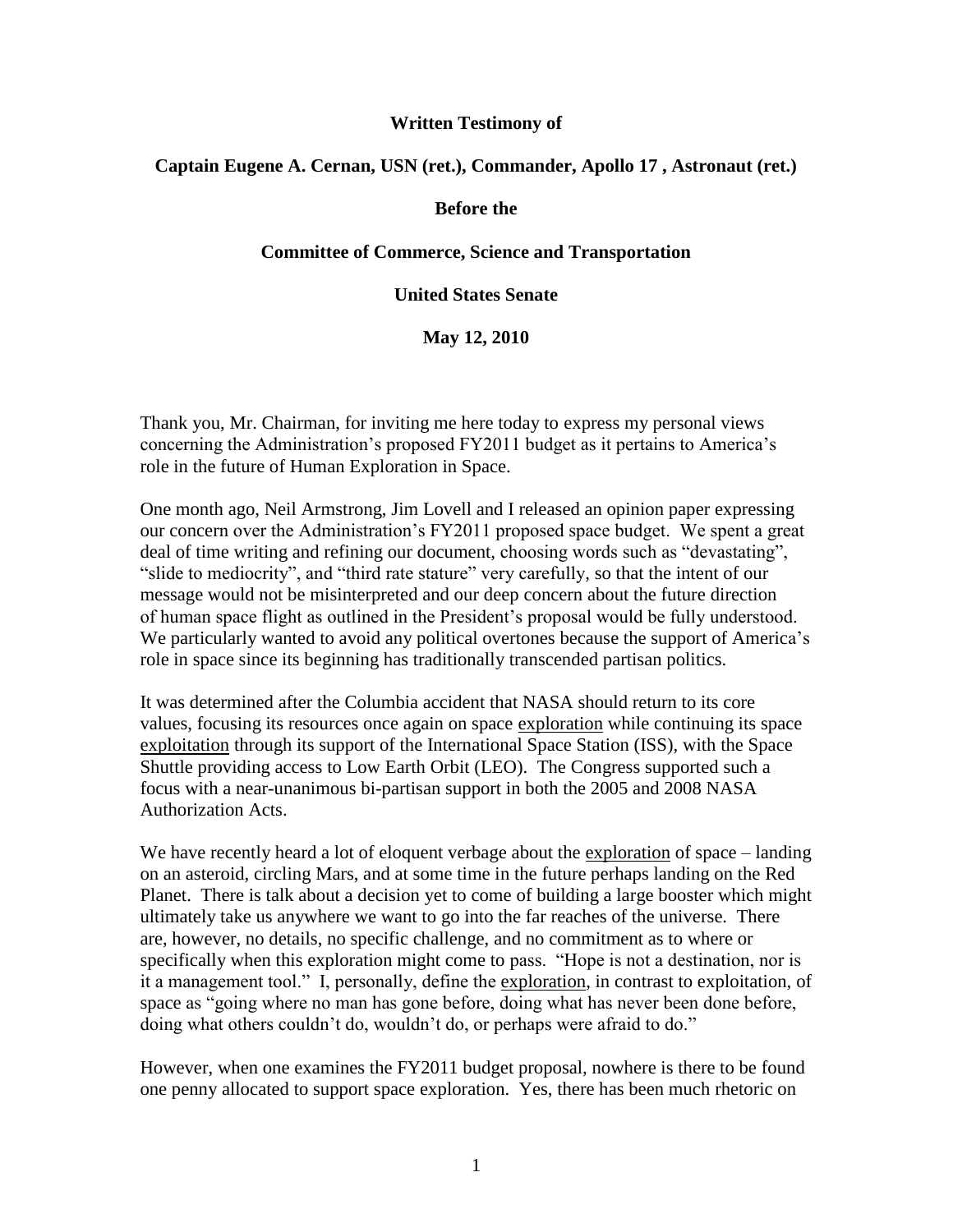transformative technology, heavy lift propulsion research, robotic precursor missions, significant investment in commercial crew and cargo capabilities, pursuit of cross-cutting space technology capabilities, climate change research, aeronautics R&D, and education initiatives. Yet nowhere do we find any mention of the Human Exploration of Space and nowhere do we find a commitment in dollars to support this national endeavor. We (Armstrong, Lovell and myself) have come to the unanimous conclusion that this budget proposal presents no challenges, has no focus, and in fact is a blueprint for a mission to "nowhere."

In this proposed budget we find several billions of dollars allotted to developing commercial human access to low Earth orbit, based upon the assumptions and claims by those competing for this exclusive contract who say that they can achieve this goal in little more than three years, and that it can be done for something less than 5 billion dollars. (These are the same entrepreneurs who are over a year late delivering unmanned cargo to LEO.) This assumes they can design, build, flight test, and develop a man-rated spacecraft and booster architecture along with the infrastructure required for such a venture. This includes redesigning the requirements of mission control, developing the support and training simulators, writing technical manuals for training and onboard procedures, developing the synergy between a worldwide tracking network and the uniqueness of a newly designed space vehicle along with an emergency recovery force needed to handle this new space system. These are just a few of the development and support requirements to put any new manned system into space. Although I strongly support the goals and ideals of commercial access to space, the folks who propose such a limited architecture "do not yet know what they don't know." There are a myriad of technical challenges in their future yet to be overcome, safety considerations which cannot be compromised as well as a business plan and investors that they will have to satisfy. As an example, it took over a year and a half of review and redesign of the Apollo I hatch before operational and safety requirements were satisfied. All this will lead to unplanned delays which will cost the American taxpayer billions of unallocated dollars and lengthen "the gap" from Shuttle retirement to the day we can once again access LEO. Moreover, for a variety of reasons, a "Going Out of Business" sign hanging on the door is always a possibility in any high dollar - high risk investment.

The United States, through NASA, has spent a half-century learning what we didn't know, finding answers to questions we weren't smart enough to ask at the time, developing technology that was needed to meet the challenge and get the job done. We came from Alan Shepard's flight in 1961 to the Space Station and Shuttle today with a side trip or two to the moon along the way. The evolution of this learning process was not without its cost – not just in dollars, but also in the lives of our friends and colleagues. It took the courage, effort, dedication and self-sacrifice of thousands of Americans who allowed us to come this far this quickly. And, although we paid dearly for our mistakes, it is a testimonial to their commitment and American ingenuity that everyone who went to the moon came home. Therein is a lesson we cannot afford to ignore. Is this the NASA we want to transform?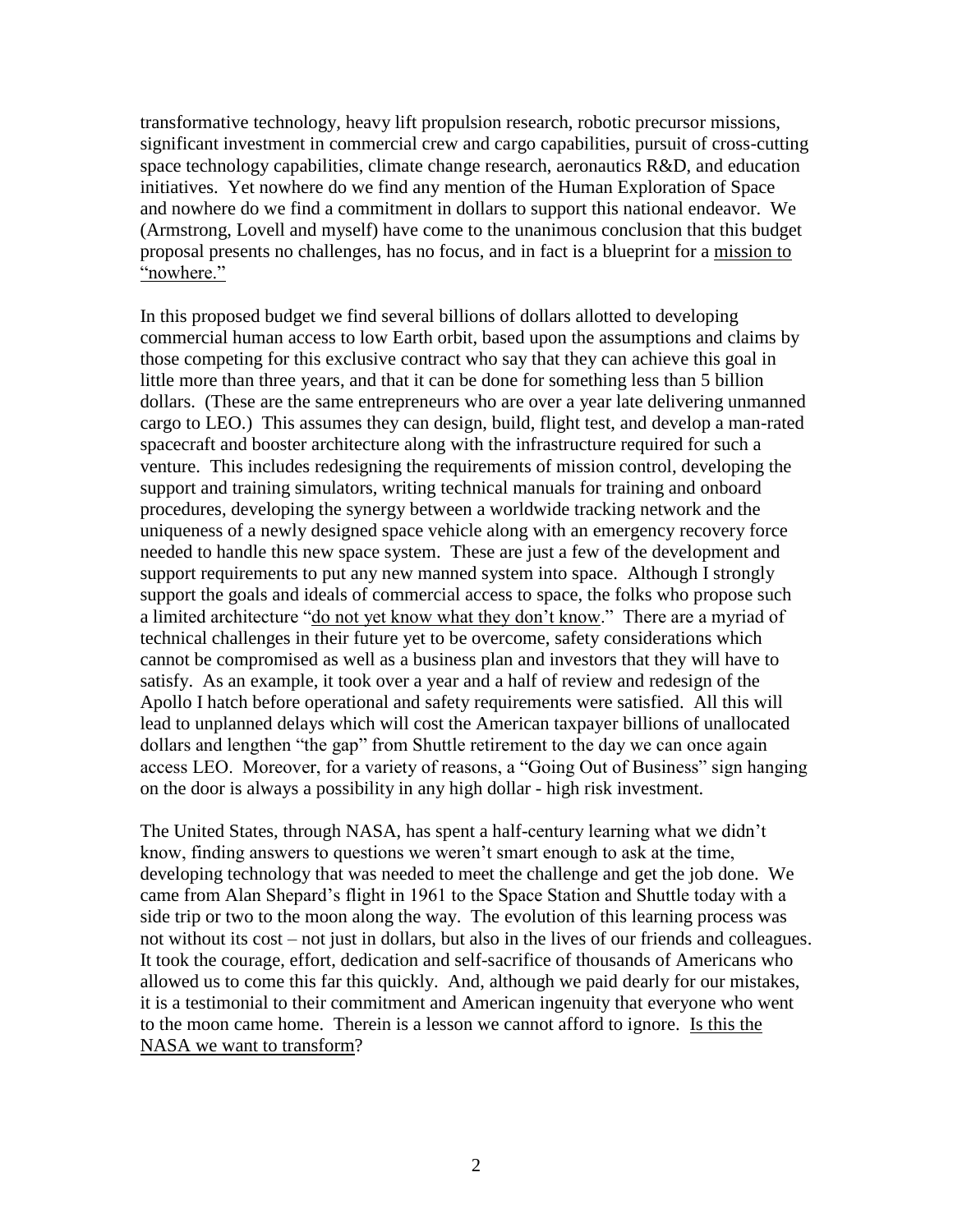Based upon my background and experience, I submit to this Committee and to the Congress that it will take the private sector as long as 10 years to access LEO safely and cost-effectively. A prominent Russian academician is quoted as saying in order to bring a craft to the standard of quality and safety for piloted flight, the United States will be dependent on Russia until at least 2020. The Aerospace Corporation estimates an initial cost of 10-12 billion dollars, plus the added cost of modifications required to launch vehicle ground systems. Should such a commercial venture run into insurmountable technical problems, business venture concerns, or – God forbid – a catastrophic failure, it would leave the United States without a fallback program, unable to access even low Earth orbit for some indeterminate time to follow. In any event, under this proposal the United States will be abandoning its 50 billion dollar, 25 year investment in the ISS, leaving us hostage to foreign powers. Is this one of our "Potential Grand Challenges" of the  $21<sup>st</sup>$  century?

Additionally, The President's proposal suggests we develop "technology for the future." The technology we enjoy today, 40 years after Apollo, is technology that was developed from accepting a challenge and reaching for a goal. It was technology with a focus, with a mission. To simply put the best and the brightest in a room and tell them to develop breakthrough technology that could or might or may be useful in the future is a naïve proposition. Exploration drives technology innovation – not the reverse.

Also in the proposal is the possibility that maybe, at some time, perhaps as far down the road as 2015, the United States would decide to develop a heavy lift booster. This is a very vague proposition that will likely never be funded to fruition. Coincidently, Constellation has a heavy lift booster, Ares V, not only on the drawing boards but in component test today. Why do we need a new decision in 2015 for one already in development today?

A late addition to the Administration's proposal, and one very obviously not well thought out, was a provision to build an "Orion Light" spacecraft as a rescue vehicle on the ISS. Although we have never had need for a rescue vehicle, we have today two Soyuz continuously stationed on the ISS capable of carrying as many as six people to safety should the need arise, with a provision for a third Soyuz should the crew complement ever increase to as many as nine – which is highly unlikely. An "Orion Light", before it is qualified to transport human beings to safety from the ISS, certainly would have to be man-rated. To man-rate a spacecraft requires a great deal more than following a list of safety requirements and protocol instructions included in its development. The "Orion Light" would have to go through an extensive development, test and evaluation phase before being qualified to carry humans. It sounds very similar to what the existing Ares I/Orion development proposal is all about within the overlying Constellation architecture.

Constellation itself is an architecture that over a five year period has gone through several detailed reviews and has been vetted by every government agency from the OMB to the DOD, and certainly by NASA – by every agency that has an ownership interest in any technical, scientific, budget or benefit to be derived from Human Space Exploration. In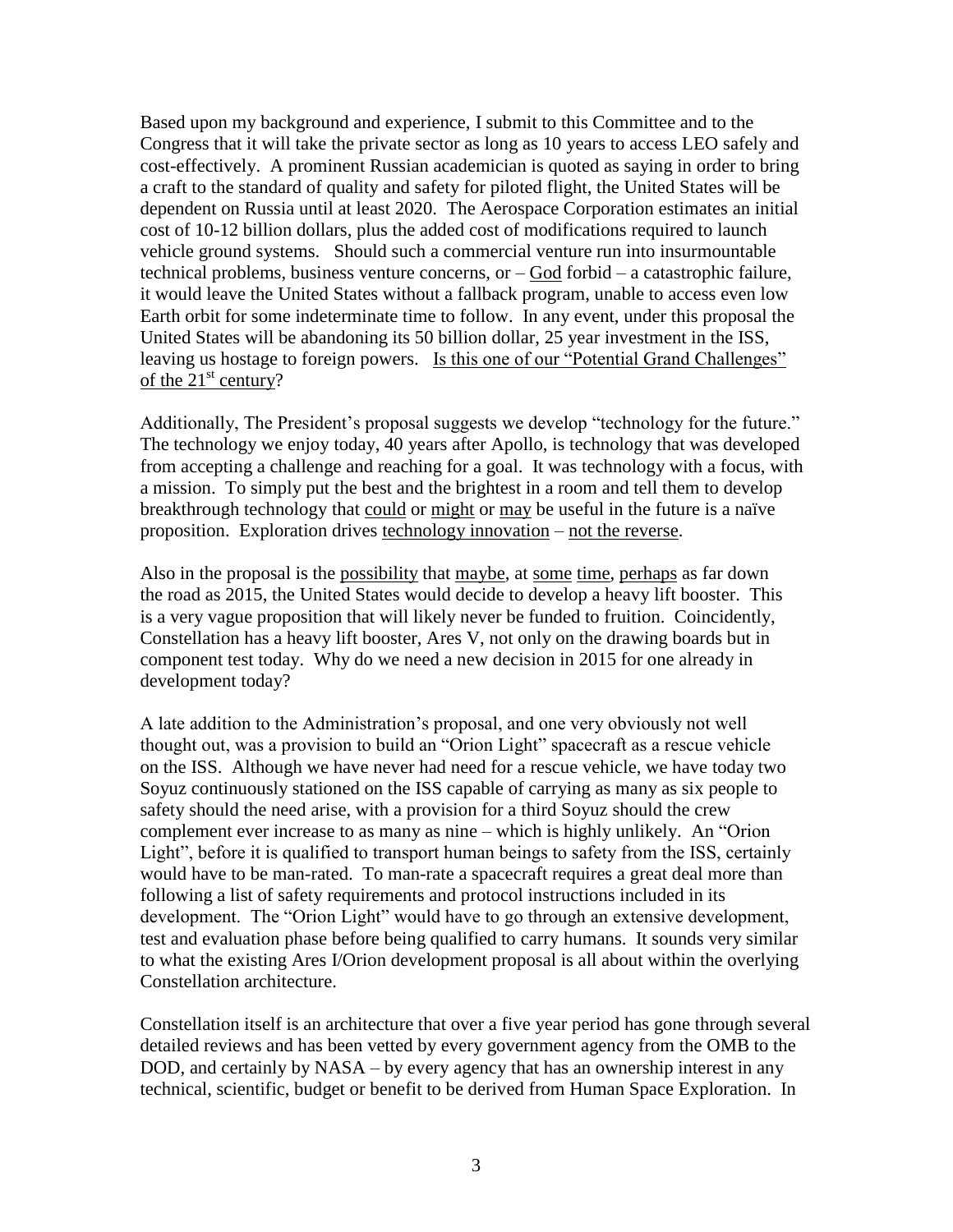addition, an arsenal of the best engineers, scientists and management experts in America's aerospace community added their knowledge and expertise to the review of the proposed Constellation architecture before it ever became an official program worthy of consideration. Constellation follows the Von Braun model in the evolution of the Saturn V, wherein the development of the Ares I is the embryo for the development of the Ares V. This shared DNA, with commonality of critical components throughout, leads to greater cost effectiveness, a higher degree of confidence and safety, and provides the first elements of a heavy lift booster. Appropriately under the law, both Houses of the Congress of the United States with overwhelmingly bi-partisan support, approved and agreed that Constellation should go forward.

In contrast to the five years which has been required to bring Constellation to its present status, the Augustine Committee was required to provide their report in 90 days. The report contained several suggestions and alternatives to Constellation, few of which were included in the FY2011 budget, but ultimately the Committee came to the conclusion that Constellation's architecture had been well managed and is indeed executable, providing it has the appropriate funding that had been denied for several years. Important to note is that the Committee was directed to base their conclusions and recommendations not on the FY2009 budget, but rather on the FY2010 budget from which tens of billions of dollars had already been removed between 2010 and 2020. Naturally, the Augustine Committee concluded that Constellation was "unexecutable" within the confines of that budget. I would have reached the same conclusion. More importantly, however, the funding proposed for FY2011, if prudently administered, is more than adequate to continue the development of Constellation.

It is unknown how much time and thought was put into the existing budget proposal for FY2011, or by whom this proposal was generated, but it is common knowledge that few if any of those government agencies referred to above were asked to participate, nor, of significant note, was the DOD or the engineering or management expertise that exists throughout NASA today. This leads one to the conclusion that this proposal was most likely formulated in haste within the Office of Management and Budget (OMB) and/or the Office of Science and Technology Policy (OSTP), with little or no input from the NASA Administrator, Center Directors, or senior NASA management. If that were the case, the originators quite likely were promoting their own agenda rather than that of NASA and America's commitment to Human Space Exploration, as directed by Congress in the Authorization Bills of 2005 and 2008.

With the submission of FY2011 budget, either the Administration and the originators of this budget proposal are showing extreme naivete or, I can only conclude, they are willing to take accountability for a calculated plan to dismantle America's leadership in the world of Human Space Exploration. In either case, this proposal is a travesty which flows against the grain of over 200 years of our history and, today, against the will of the majority of Americans. The space program has never been an entitlement, it's an investment in the future – an investment in technology, jobs, world respect and leadership, and perhaps most importantly in the inspiration and education of our youth. Those best and brightest minds at NASA and throughout the multitudes of private